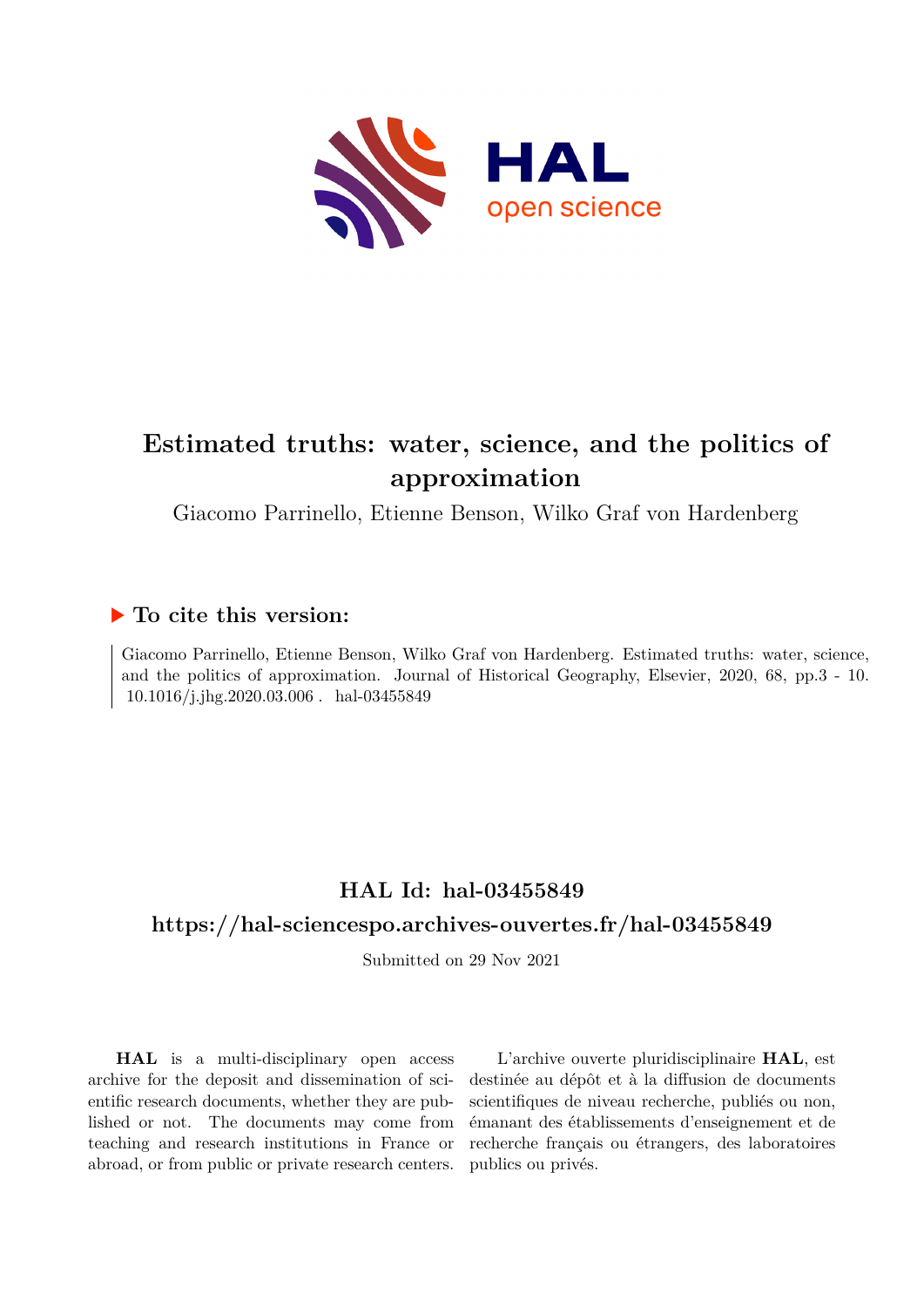#### Iournal of Historical Geography 68 (2020) 3-[10](https://doi.org/10.1016/j.jhg.2020.03.006)

Contents lists available at ScienceDirect

### Journal of Historical Geography

journal homepage: <www.elsevier.com/locate/jhg>

## Estimated truths: water, science, and the politics of approximation

Giacomo Parrinello <sup>a, \*</sup>, Etienne S. Benson <sup>b</sup>, Wilko Graf von Hardenberg <sup>c</sup>

<sup>a</sup> Center for History at Sciences Po (CHSP), Paris, France

<sup>b</sup> Department of History and Sociology of Science, University of Pennsylvania, 249 South 36th Street, Philadelphia, PA, 19104-6304, USA

<sup>c</sup> Max Planck Institute for the History of Science, Dept. III Artifacts, Action, Knowledge, Boltzmannstr. 22, 14195, Berlin, Germany

#### article info

Article history: Received 15 February 2020 Received in revised form 4 March 2020 Accepted 30 March 2020

Keywords: Water Science Estimation Approximation

#### **ABSTRACT**

This article introduces the special issue on 'Estimated Truths' which investigates the role of estimation in knowledge-making about water and, through it, contributes to thinking place as environment in the historical geography and history of knowledge. It argues that while historical geographers and historians of science have paid much attention to precision and quantification, approximation and estimation have also played an important role in knowledge-making and deserve more attention. It discusses the roles played by uncertainty and estimation in the water sciences and makes the case for more sustained engagement with the influence of the environment  $-$  understood as a dynamic set of human and nonhuman actors and forces  $-$  on knowledge-making. Finally, the article presents the five papers and discusses their individual and collective contributions to the themes of the special issue and to further investigation into the making and operation of estimated truths.

© 2020 Elsevier Ltd. All rights reserved.

The five papers in this special issue investigate the role of estimation in knowledge-making about water and, through that, contribute to thinking place as environment in the historical geography and history of knowledge. The papers stem from a workshop on 'Estimated Truths: Water, Science, and the Politics of Approximation' convened by the editors at the Max Planck Institute for the History of Science in Berlin in 2017. This introduction will present the aims of this set of papers and situate them in relation to broader conversations happening at the intersection of historical geography, the history of science and technology, and environmental history.

Estimation is a versatile technique for finding order in nature (and, often, for asserting control over it) that does not require that the claims being made are necessarily true in all their details. At the same time, estimation can be used rhetorically both to defend the validity of a claim and to limit or undermine its applicability. Depending on the social, political, and environmental circumstances, labelling a claim an 'estimate' or an 'approximation' can be a means of either consolidating or contesting power. The production, validation, and use of estimated truths is a political process, a matter of power relationships and confrontations that affects (and is affected

Corresponding author. **Example 20** and beyond.

by) issues of management, distribution, and access.

The water sciences are not the only ones in which estimation plays a central role. They provide, however, a rich and distinctive perspective on its history. Water is essential to life, economically valuable, politically contested, and the object of many forms of knowledge-making, both expert and non-expert. At the same time, water changes form, circulates, slips through, leaks out, behaves unpredictably, and challenges observers to adapt their methods to its constantly changing shape and form. Moreover, the geographical and physical variability of water highlights the importance of local and material conditions in knowledge-making. This variability conditions the precision that can be achieved in measurement, and even the possibility of any measurement at all. In its ubiquity and variability, water thus provides an excellent entry point into the multiplicity of estimation practices and their politics.

In what follows, we discuss the subject of approximation and estimation in the history and historical geography of science, the way these processes manifest themselves in the water sciences, and how scholarship on this theme can contribute to thinking place as environment in knowledge-making. A final section compares and contrasts the five papers of the special issue, highlighting their individual and collective contributions to understanding estimated truths in the history and historical geography of water knowledge







E-mail addresses: [giacomo.parrinello@sciencespo.fr](mailto:giacomo.parrinello@sciencespo.fr) (G. Parrinello), [ebenson@](mailto:ebenson@sas.upenn.edu) [sas.upenn.edu](mailto:ebenson@sas.upenn.edu) (E.S. Benson), [whardenberg@mpiwg-berlin.mpg.de](mailto:whardenberg@mpiwg-berlin.mpg.de) (W. Graf von Hardenberg).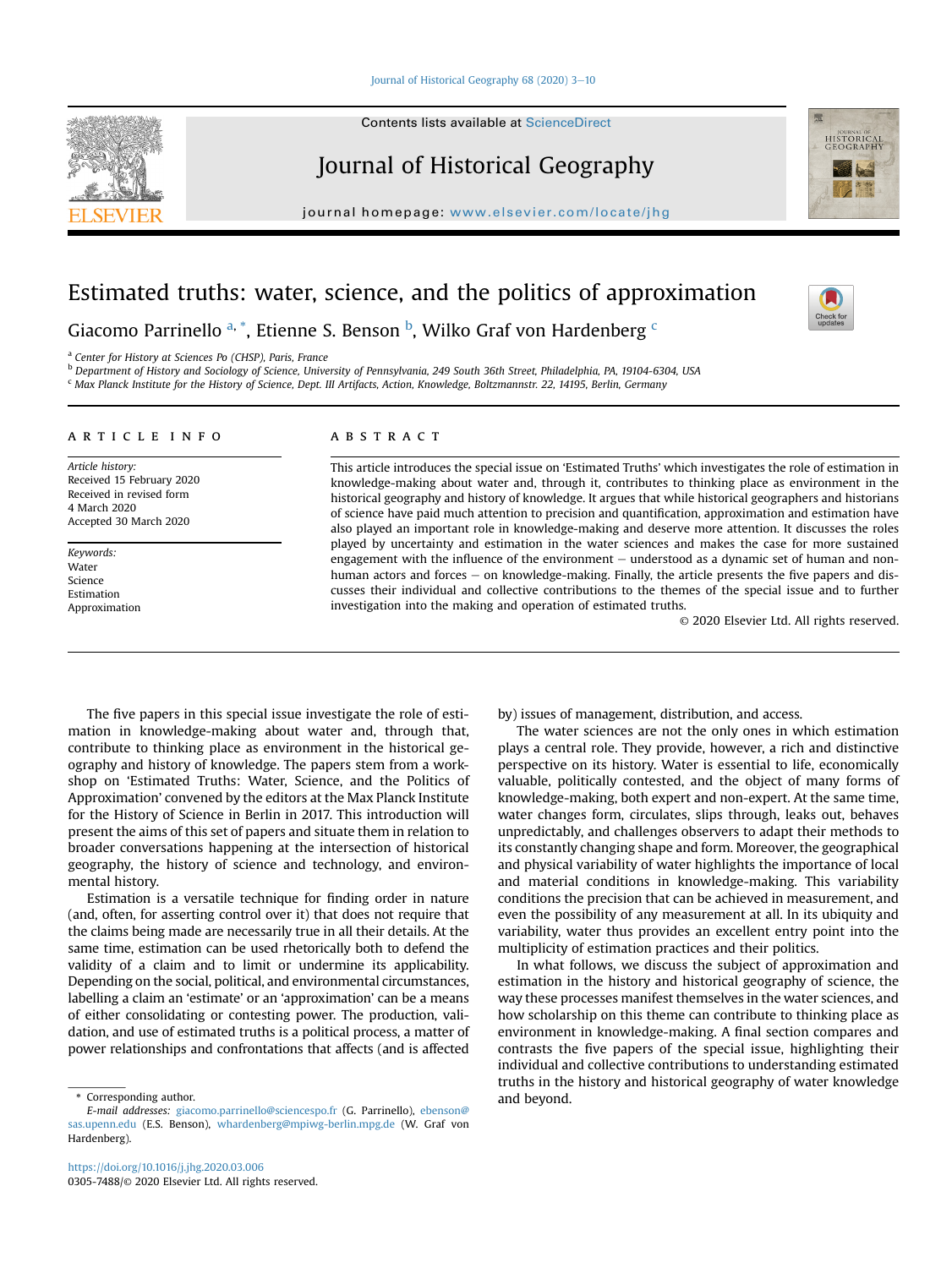#### The place of approximation in science

The history and geography of science have long been concerned with precision, both the means to achieve it and its broader social and cultural rationales and implications. In the 1990s, scholars sought to move beyond the simple assertion of the importance of precision in science to showing how and why it had become important in specific cases. Writing in 1995, for example, Norton Wise argued that the overwhelming focus of existing scholarship was on the technical means through which the natural and social sciences had achieved quantitative precision.<sup>1</sup> To Wise, it was necessary to ask why precision itself was valued, even more than how it was achieved. This, in turn, entailed taking into account the 'values of precision' for administrative and political control, as well as for military organization and industrial production. In the same year, Theodore Porter associated quantification in the social sciences to the politics of uncertain expertise. Bureaucracies under attack and unsure of their position, he argued, had historically relied on 'trust in numbers' as a means of holding their ground. Quantification was thus valued as a rhetorical source of precision and certainty and upheld as the ultimate validation of truth claims.<sup>2</sup>

An important strand of the scholarship on precision by historians of science and historical geographers has focused on the role of instruments and instrumentation. As Fraser MacDonald and Charles Withers recall in a recent edited collection, the instruments of science and the idea of exactitude were already at the centre of Eva Taylor's pioneering 1930 work on early-modern geography.<sup>3</sup> The question of instrumentation and precision, they argue, gained new salience from the eighteenth century onward, when it was linked to the epistemic authority granted to science 'as methodised procedures' through 'instruments and the data they produce'. MacDonald and Withers encourage a focus on 'what an instrument does rather than what an instrument is' as a way to engage with 'the intimate associations between embodied procedure, authority, accuracy and disciplinary practice'.<sup>4</sup> As Withers argues elsewhere, instruments have held a central place in the development of 'methodological principles for geography', where 'portable precision instruments' and the 'authority of the precision device' have been essential components in the making of truth claims.<sup>5</sup> Similar points have been made by historians of science such as Deborah Coen and Michael Reidy, whose studies of seismology and oceanography, respectively, have shown how instruments such as seismographs and automated tide gauges shaped debates over precision and accuracy and encouraged scientists to focus their attention on certain phenomena rather than others.<sup>6</sup>

However lauded and influential they may be, instruments have their limits. While they are key to claims of precision and accuracy, they are also fallible, their operators unreliable, and the measures they provide only imperfect and partial translations of complex processes. As MacDonald and Withers discuss in regard to exploration, there is an "epistemic gap" between truth claims about exploratory certainty and evidence which, as the result of technical and human failure, reveals shortfalls in recording, numbering, and, even, in knowing quite where one was at all'.<sup>7</sup> Withers argues elsewhere that 'we have paid too little attention to the nature and the fallibility of geography's instruments and to the resultant truth claims'. <sup>8</sup> More broadly, as Lorraine Daston and Peter Galison write, 'even the most fervent advocate of "objective methods" in the  $sciences - be those methods statistical, mechanical, numerical, or$ otherwise  $-$  would hesitate to claim that they guarantee the truth of a finding'.<sup>9</sup> In a different setting, John Roche has addressed the struggle of physicists to incorporate empirical measurements and algebraic equations into the same 'laws of physics'. Because of the difficulty of doing so, he argues, it became accepted that certain empirically measurable relationships did not have a clear 'foundation in physical principles' and ought not to be 'dignified' as laws. Rather, they could only be understood as handy approximations, serving a specific and limited aim in modeling certain kinds of data. In sum, truth claims are in many cases founded on a structural indeterminacy that is in turn linked to the fallibility of instruments and operators or to the limits of objective methods. In these conditions, best guesses or approximations are the only possible form of knowledge.<sup>10</sup>

However, even when uncertain and approximate, the products of knowledge-making can be presented as scientific truths and perform as such. The case of climate science shows the extent to which estimation and approximation can operate at the very heart of modern science and its truth claims. Climate sensitivity  $-$  that is, the temperature changes in response to variations in solar radiation such as those caused by rising  $CO<sub>2</sub>$  concentrations in the atmo $sphere - is a fundamental component of climate science. It is, at the$ same time, the product of estimates based on varying degrees of uncertainty, stemming from the complexity of interacting forces, limitations of existing data, computing speed, and other factors. $<sup>11</sup>$ </sup> From the early estimates of Svante Arrhenius and Guy Stewart Callendar to today's computer-based models, the values of climate sensitivity vary within more or less ample margins of error which incorporate uncertainty and approximation. Those uncertainties are also part of the public face of climate science. The language of uncertainty and estimation permeates the reports of the Intergovernmental Panel on Climate Change, which seek to assess current and future climate change as well as the risks climate change poses for human habitats and society.<sup>12</sup>

Reflecting on the place of uncertainty and estimation in climate science and other environmental assessments, a group of scholars including climate scientist Michael Oppenheimer and historian of science Naomi Oreskes have argued that understanding uncertainty is at once 'a standard part of scientific practice' and a basic component of 'the decision-making process as well as the

 $1$  M.N. Wise, Introduction, in: M.N. Wise (Ed), The Values of Precision, Princeton,  $1995, 3-13.$ 

 $2$  T.M. Porter, Trust in Numbers: The Pursuit of Objectivity in Science and Public Life, Princeton, 1995. On precision in the social sciences see also A. Desrosiers, Gouverner par les nombres: l'argument statistique II, Paris, 2008.

 $3$  E.G.R. Taylor, Tudor Geography, 1485-1583, London, 1930.

<sup>4</sup> F. MacDonald and C.W.J. Withers, Introduction: geography, technology and instruments of exploration, in: F. MacDonald and C.W.J. Withers (Eds), Geography, Technology and Instruments of Exploration, Farnham, 2015, 3 and 6.

<sup>5</sup> C.W.J. Withers, Science, scientific instruments and questions of method in nineteenth-century British geography, Transactions of the Institute of British Geographers 38 (2013) 176.

<sup>6</sup> D.R. Coen, The Earthquake Observers: Disaster Science from Lisbon to Richter, Chicago, 2012; M.S. Reidy, Tides of History: Ocean Science and Her Majesty's Navy, Chicago, 2008.

<sup>7</sup> MacDonald and Withers, Introduction, 10.

<sup>8</sup> Withers, Science, scientific instruments and questions of method, 176.

<sup>&</sup>lt;sup>9</sup> L. Daston and P. Galison, Objectivity, New York, 2007, 51 quote the philosopher Bernard Williams's definition of 'objective knowledge' as 'a systematized theoretical account of how the world really is'.

<sup>&</sup>lt;sup>10</sup> J.J. Roche, The Mathematics of Measurement: A Critical History, London, 1998, 188 and 231.

 $11$  See P.N. Edwards, A Vast Machine: Computer Models, Climate Data, and the Politics of Global Warming, Cambridge, MA, 2013.

 $12$  IPCC, Global Warming of 1.5 °C: An IPCC Special Report on the impacts of global warming of 1.5°C above pre-industrial levels and related global greenhouse gas emission pathways, in the context of strengthening the global response to the threat of climate change, sustainable development, and efforts to eradicate poverty, Incheon, 2018, 77.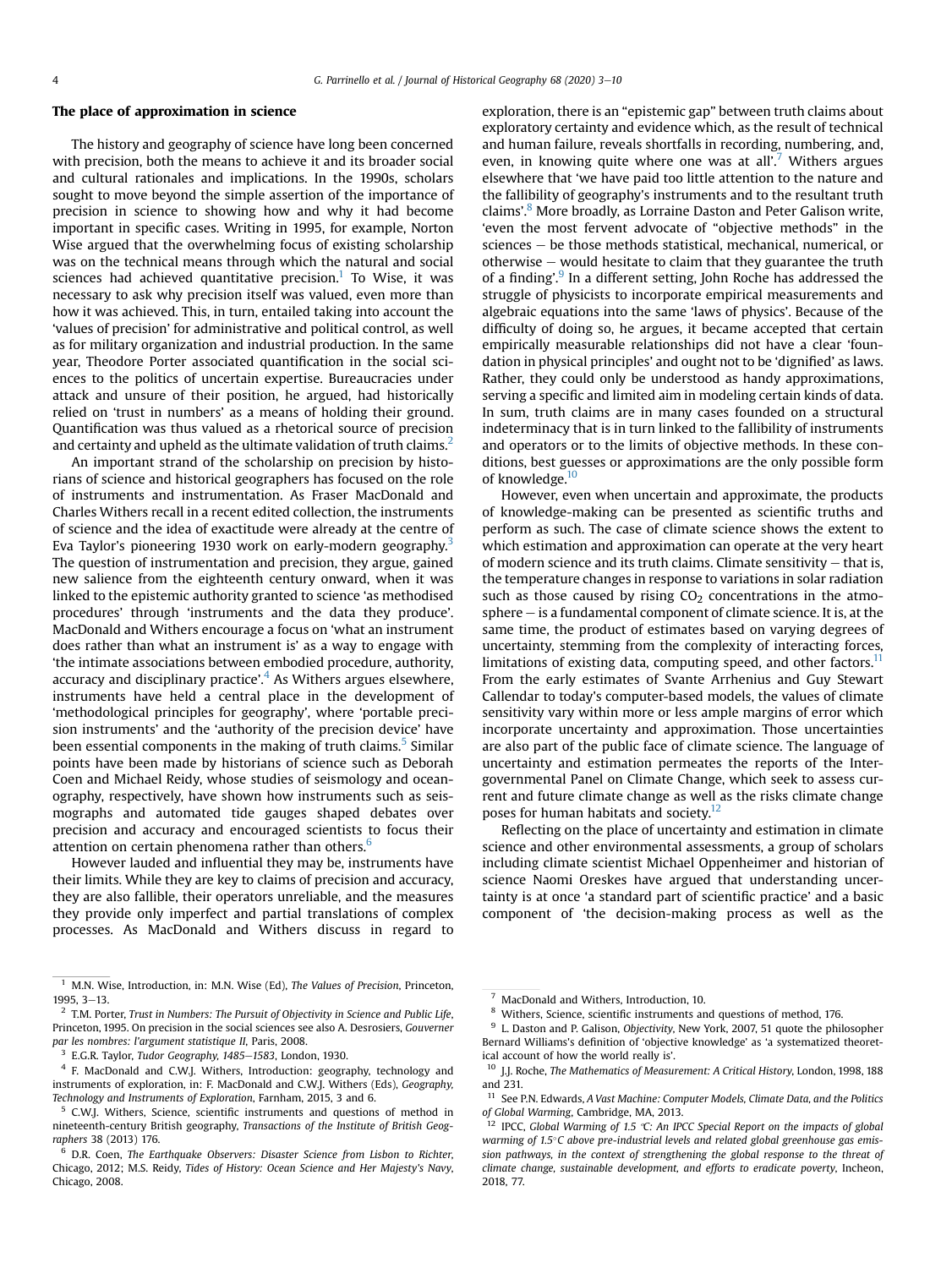expression of the knowledge on which it is (at least in part) based'.<sup>13</sup> Thus uncertainty is not a flaw to be overcome, but rather a deeply embedded and unavoidable aspect of climate science. As historian of science Christoph Rosol has noted, areas of climate science such as paleoclimatology developed 'dealing with and on the basis of uncertainties as a matter of principle' as they crossed the disciplinary boundaries between so-called exact sciences like physics, which are given responsibility for analysis, and historical sciences, such as geology, which are tasked with collecting the relevant data.<sup>14</sup> Uncertainty in climate science and other environmental sciences, in sum, is intrinsic to knowledge-making and does not preclude but rather substantiates its truth claims.

Adopting a broader perspective that goes beyond the distinctive challenges of climate science, STS scholar Sheila Jasanoff has demonstrated the limitations of the modern idea that certainty may be attainable at all. Framing the latter idea as a product of a contemporary preference for binary thinking that limits choices in decision making to clear, knowable options, Jasanoff reminds us of the fact that 'for a long time we accepted lack of certainty as humankind's natural lot'.<sup>15</sup> Along with Jasanoff, a number of scholars, including sociologist Ulrich Beck and international relations scholar Richard Ashley, have argued that the idea that science can model the world in a way that overcomes its intrinsic indeterminacies is not only politically determined, but enforces a culture of domination, control, and alienation. Conversely, as Jasanoff writes, 'uncertainty about the environment … increasingly appears as a very special form of politics'.<sup>16</sup> If precision has value, we might say, so does that knowledge which remains approximate and estimated and nonetheless claims to be true. This special issue brings into focus the making and operation of these estimated truths.

#### Knowing water

The papers of this special issue bring into focus the place of uncertainty, estimation, and approximation through the viewpoint of water and the water sciences, where these forms of estimated truth have played and continue to play major roles in knowledgemaking. Essential to life, water seeps into virtually every aspect of human society. It is necessary for the production of food: too little or too much water can make agriculture impossible, and both scarcity and excess have motivated efforts to control the flow of water through irrigation canals and dams. It is also important for transportation, whether through natural rivers, lakes, and oceans or through artificial channels, and efforts have been made both to understand the movements of water that affect transportation and to control them through the building of locks, canals, and dams and the dredging of channels and harbors. Water can also be an agent of disaster, as in floods and tsunamis, or of more gradual and cumulative damage, as in erosion and siltation. It can change phase, evaporating or freezing in ways that affect human lives and livelihoods. Water is essential for many industrial processes, serving as a solvent, a coolant, and a source of power, among other applications. It contains resources that humans can exploit, such as salt, fish, and algae. It also has symbolic, ritual, and recreational uses. The consumption of water is not only necessary to human life but also a medium for the transmission of toxins and agents of infection,

which has led to efforts to measure and to maintain or produce the purity of drinking water. The list could go on.<sup>17</sup>

Not surprisingly, such an essential and ubiquitous substance has been the subject of a wide variety of forms of human knowledgemaking. Using water effectively often depends on knowing it well: Will there be enough rain to raise a particular crop? Is the river navigable, and if so, at what times? Will the dike hold? Is the water safe to drink? Such questions are often posed in the course of practical activity, and the answers to them arise from the interactions between human actors and the technical, social, and environmental conditions under which they encounter a particular form of water. These conditions change over time, leading to a multiplicity of ways of knowing water across time, space, and social context, ranging from the everyday understandings developed in the course of practical activity  $-$  some of it 'expert', but much of it  $not - to$  the highly abstracted and formalized. Among this multiplicity of water knowledges are many forms of non-quantitative estimation that both precede and coexist alongside quantitative scientific methods.<sup>18</sup> Some of these ways of knowing are affective, sensory, embodied, and highly personal. $19$  Through them, water comes to be known as turbid or clear, odorous or inoffensive, violent or calm, abundant or scarce. Like quantitative claims, such qualitative estimates can serve as the basis of practical action and long-range planning.<sup>20</sup>

Despite this multiplicity of ways of knowing, a certain natural scientific understanding of water has been increasingly influential since the late eighteenth century. Although it has no single origin, and became dominant at different times in different places over the course of the nineteenth century, the experimental work of Antoine Lavoisier in Paris in the 1780s, which showed that water was a compound of two chemical elements, hydrogen and oxygen, can

 $17$  Water history literature fills stacks. For examples of the environmental history of rivers, see M. Cioc, The Rhine: An Eco-Biography, 1815-2000, Seattle, 2002; S.B. Pritchard, Confluence, Cambridge, MA, 2011; R. White, The Organic Machine: The Remaking of the Columbia River, New York, 1995; P. Coates, A Story of Six Rivers: History, Culture, and Ecology, Chicago, 2013; D. Worster, Rivers of Empire: Water, Aridity, and the Growth of the American West, New York, 1985; M.D. Evenden, Fish versus Power: An Environmental History of the Fraser River, Cambridge, 2004; P.V. Scarpino, Great River: An Environmental History of the Upper Mississippi, 1890-1950, Columbia, 1985; C. Mauch and T. Zeller (Eds), Rivers in History: Perspectives on Waterways in Europe and North America, Pittsburgh, 2008; D.A. Pietz, The Yellow River: The Problem of Water in Modern China, Cambridge, MA, 2015; J. Taylor, Making Salmon: An Environmental History of the Northwest Fisheries Crisis, Seattle, 1999. On marine environmental history and oceans, see G. Kroll, America's Ocean Wilderness: A Cultural History of Twentieth-Century Exploration, Lawrence, 2008; N. Oreskes, Scaling up our vision, Isis 105 (2014) 379–391; K. Schwerdtner Máñez and B. Poulsen (Eds), Perspectives on Oceans Past: A Handbook of Marine Environmental History, Dordrecht, 2016; J.R. Gillis and F. Thorma, Fluid Frontiers: New Currents in Marine Environmental History, Winwick, 2015. A recent, sweeping account of the history of how science has tackled water in its different phases over the last couple of centuries is provided in S. Dry, Waters of the World: The Story of the Scientists Who Unraveled the Mysteries of Our Oceans, Atmosphere, and Ice Sheets and Made the Planet Whole, Chicago, 2019.

<sup>18</sup> C. Mukerji, Impossible Engineering: Technology and Territoriality in the Canal du Midi, Princeton, 2009 provides an interesting example of the role of nonquantitative, 'local' and 'tacit' hydrological knowledge in the construction of the Canal du Midi.

<sup>&</sup>lt;sup>13</sup> M. Oppenheimer, N. Oreskes, D. Jamieson, K. Brysse, J. O'Reilly, M. Shindell and M. Wazeck, Discerning Experts: The Practices of Scientific Assessment for Environmental Policy, Chicago, 2019, 118.

<sup>&</sup>lt;sup>14</sup> C. Rosol, Hauling data: anthropocene analogues, paleoceanography and missing paradigm shifts, Historical Social Research 40 (2015) 39.

<sup>5.</sup> Jasanoff, Technologies of humility, Nature 450 (2007) 33.

<sup>&</sup>lt;sup>16</sup> S. Jasanoff, The songlines of risk, Environmental Values 8 (1999) 144.

<sup>&</sup>lt;sup>19</sup> On sensorial and bodily knowledge, see J. Parr, Sensing Changes: Technologies, Environments, and the Everyday, 1953-2003, Vancouver, 2009. On senses and water, as well as on philosophical meanings of water, see also I. Illich,  $H_2O$  and the Waters of Forgetfulness: Reflections on the Historicity of Stuff, San Francisco, 1985.

<sup>&</sup>lt;sup>20</sup> B. Latour, How to talk about the body? The normative dimension of science studies, Body & Society 10 (2004) 205-229. On the role of the senses, particularly sight and smell, in early twentieth-century wastewater treatment in the United States, see D. Schneider, Hybrid Nature: Sewage Treatment and the Contradictions of the Industrial Ecosystem, Cambridge, MA, 2011, 83-124.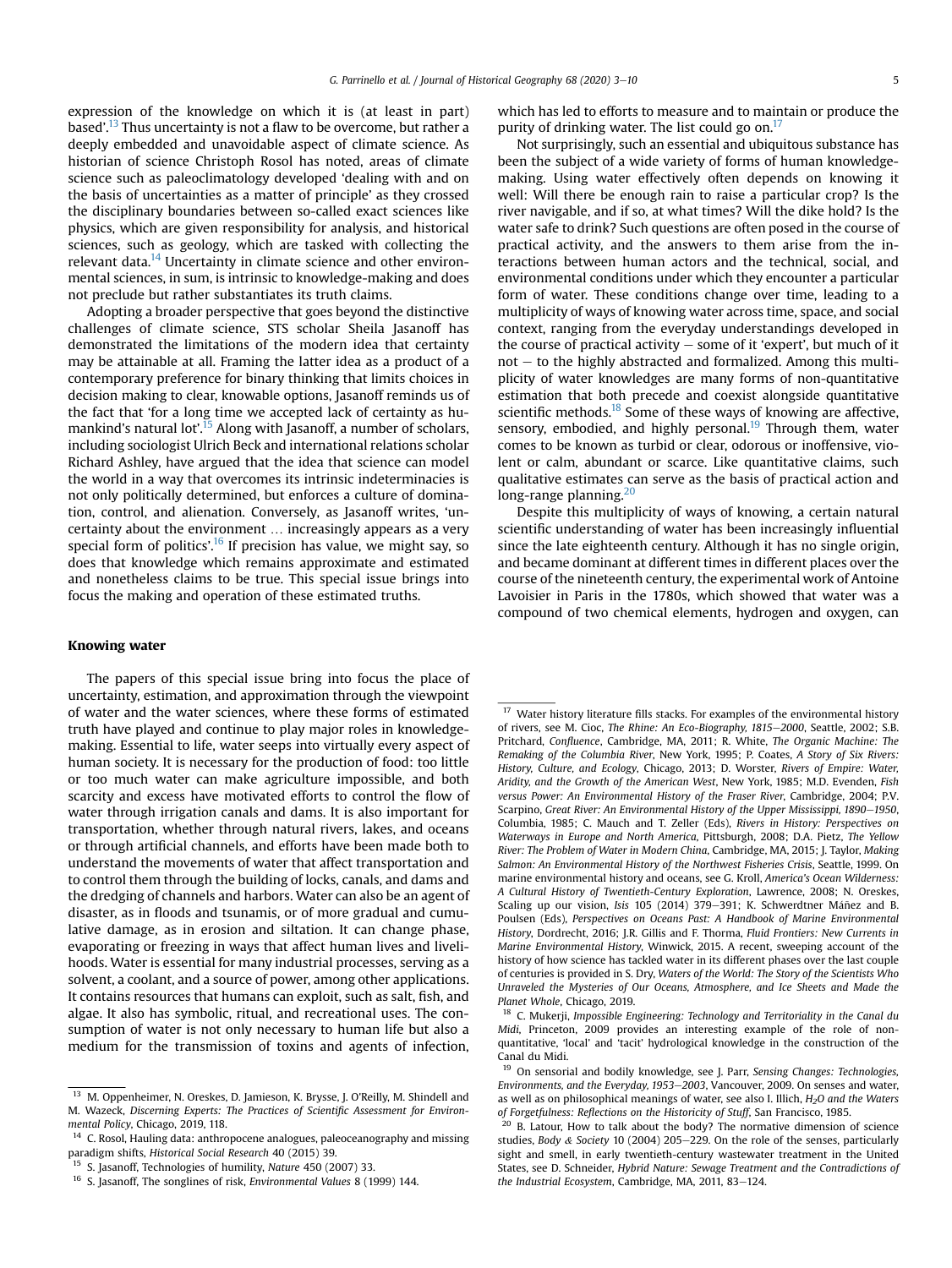serve as a convenient starting point for understanding the emergence of modern water.<sup>21</sup> In addition to having fundamental implications for the understanding of matter, this research was closely related to practical considerations that arose in part from Lavoisier's involvement in assessing the quality of Paris's water supply.<sup>22</sup> Over the course of the nineteenth century, public health experts and municipal sanitation engineers embraced the idea of water as a chemically defined substance that was always and everywhere the same, varying only in the extent to which it was contaminated by other substances or affected by external forces. $^{23}$ At the same time, hydrographers were mapping river basins, oceanographers were fathoming the depths, and meteorologists were developing increasingly precise models of precipitation. Scientists working in these diverse disciplines all assumed that water itself was singular, not multiple; that there was only one water, not multiple waters.<sup>24</sup> Twentieth-century advances in the water sciences strengthened this idea, while continuing to link basic claims about the essential properties of water to practical concerns of water management. Robert E. Horton's influential model of the hydrologic cycle, for example, which emerged from his long career as a hydraulic engineer, offered a framework within which all of the forms in which water found on the Earth's surface  $-$  in rivers, lakes, oceans, rain, ice, the bodies of living beings, and so forth  $-$  could be understood as stages in the flow of a single, chemically defined substance.<sup>25</sup>

Still, none of these ways of studying water  $-$  neither the discovery of water's chemical composition, nor the mapping of the seas, nor the idea of the hydrological cycle  $-$  put an end to water's multiplicity. 'Modern' water may have been understood as a welldefined chemical substance  $(H<sub>2</sub>O)$  circulating through a unitary global system, but it continued to be encountered, manipulated, consumed, and represented in ways that reflected its diverse origins, contexts, and qualities. Even within the natural sciences, where estimation of water's properties, quantities, and movements became increasingly quantitative from the eighteenth century onward, the methods and aims of quantification varied widely. Certain kinds of measurements were directed toward understanding river flows, others toward understanding ocean currents; some scientists sought measurements of water's quality, while others sought measurements of its velocity or quantity. Scientists who saw a river as a habitat for fish made certain kinds of measurements (such as chemical or biological composition); scientists who saw it as a source of hydropower made others (such as flow discharge). Each of these ways of estimating was made possible by the use of certain instruments, in certain environments, by scientists with certain kinds of bodies and certain kinds of relationships to the society around them  $-$  including other members of that society with their own distinctive ways of producing knowledge about water. How and why bodies of water have come to be understood and encountered differently is itself a historical process that deserves further inquiry. It may therefore remain useful to speak not of water in the singular, but of waters in the plural; not of knowledge of water, but of knowledges of waters.<sup>26</sup> The papers in this special issue all engage with this plurality, revealing how deeply knowledges of waters are shaped by their local environments.

#### Place and environment in knowledge-making

Because water's multiplicity emerges in large part from the highly specific ways in which it is encountered in particular places, scholarship on knowledge-making about water (or waters) must attend carefully to place and environment. In that regard, this special issue's focus on uncertainty, estimation, and approximation in the water sciences takes part in a larger project of situating science in place. For the last three or four decades, an ongoing debate among historical geographers and historians of science over the significance of the spatial dimension of knowledge-making has gradually resulted in a growing convergence in views.

For historical geographers, interest in the geographical study of science began with investigations in the 1980s into the history of geography itself as a science but soon broadened into a consideration of the geographical aspects of science in general. In an influential 1995 article, David Livingstone took stock of the 'increasingly prominent position' of space and place in the social sciences – as demonstrated through authors from Michel Foucault and Edward Said to Anthony Giddens and Donna Haraway  $-$  and argued programmatically for a 'geography of science'.<sup>27</sup> In his view, a geographical approach to science could take multiple avenues. One was the investigation of the 'regionalization of scientific style', that is, both the spatially uneven reception of science and the way location and national or regional styles of investigation affect the cognitive content of scientific claims. Another avenue involved close scrutiny of the influence of political geographies on the diffusion and reception of scientific claims. Yet another involved examining scientific sites such as the laboratory and the scientific society to uncover the spatial logics proper to these sites and how they influenced the making and circulation of scientific claims. In Putting Science in Its Place, written almost ten years later, Livingstone broadened the typology introduced in his article to include the study of sites of knowledge production, the larger spatial influences on knowledge-making, and the way circulation of scientific claims is favored or hampered. $^{28}$ 

As discussed by Richard Powell in his 2007 survey of the historical geography of science, the field evolved in close dialogue with space-aware histories of science and science studies (and, he argued, it should continue to do so). $^{29}$  In the 1990s, just as Livingstone and other geographers of science were developing their own programme of research, historians of science were arguing in a similar vein for the importance of space and place in the understanding of science, and of knowledge-making in general. In an

 $\overline{a^{21}}$  For a sketch of the many factors that contributed to the transition from 'waters' to 'water' in the nineteenth century, see C. Hamlin, 'Waters' or 'Water'? - master narratives in water history and their implications for contemporary water policy, Water Policy 2 (2000) 321. On Lavoisier, see A. Donovan, Antoine Lavoisier: Science, Administration and Revolution, Cambridge, 1993; H. Chang, Is Water H<sub>2</sub>0? Evidence, Realism and Pluralism, Dordrecht, 2012; R. Siegfried, From Elements to Atoms: A History of Chemical Composition, Philadelphia, 2002. For the philosophical literature on water, reference, and realism, see P. Needham, The discovery that water is  $H_2O$ , International Studies in the Philosophy of Science 16 (2002) 205-226.

 $22$  Donovan, Antoine Lavoisier, 42-43.

 $23$  F. Graber, Paris a besoin d'eau: projet, dispute et délibération technique dans la France napoléonienne, Paris, 2009, provides an interesting example of early nineteenth-century knowledge-making about water supply (including both quality and quantity) in the Canal de l'Orcq in Paris. C. Hamlin, A Science of Impurity: Water Analysis in Nineteenth-Century Britain, Bristol, 1990, discusses nineteenth-century controversies on water quality in the UK.

<sup>24</sup> Hamlin, 'Waters' to 'Water'?, 315.

<sup>25</sup> On Horton, see J. Linton, Is the hydrologic cycle sustainable? A historical-geographical critique of a modern concept, Annals of the American Association of Geographers 98 (2008) 630-649.

<sup>&</sup>lt;sup>26</sup> On pluralism in the sciences, with water as an example, see Chang, *Is Water*  $H<sub>2</sub>O$ ? On ontological multiplicity, see J. Law and M.E. Lien, Slippery: field notes in empirical ontology, Social Studies of Science 43 (2012) 363-378.

 $27$  D.N. Livingstone, The spaces of knowledge: contributions towards a historical geography of science, Environment and Planning D 13 (1995) 5 and 14.

 $^{28}$  D.N. Livingstone, Putting Science in Its Place: Geographies of Scientific Knowledge, Chicago, 2003, 3.

<sup>&</sup>lt;sup>29</sup> R. Powell, Geographies of science: histories, localities, practices, futures, Progress in Human Geography 31 (2007) 309-329.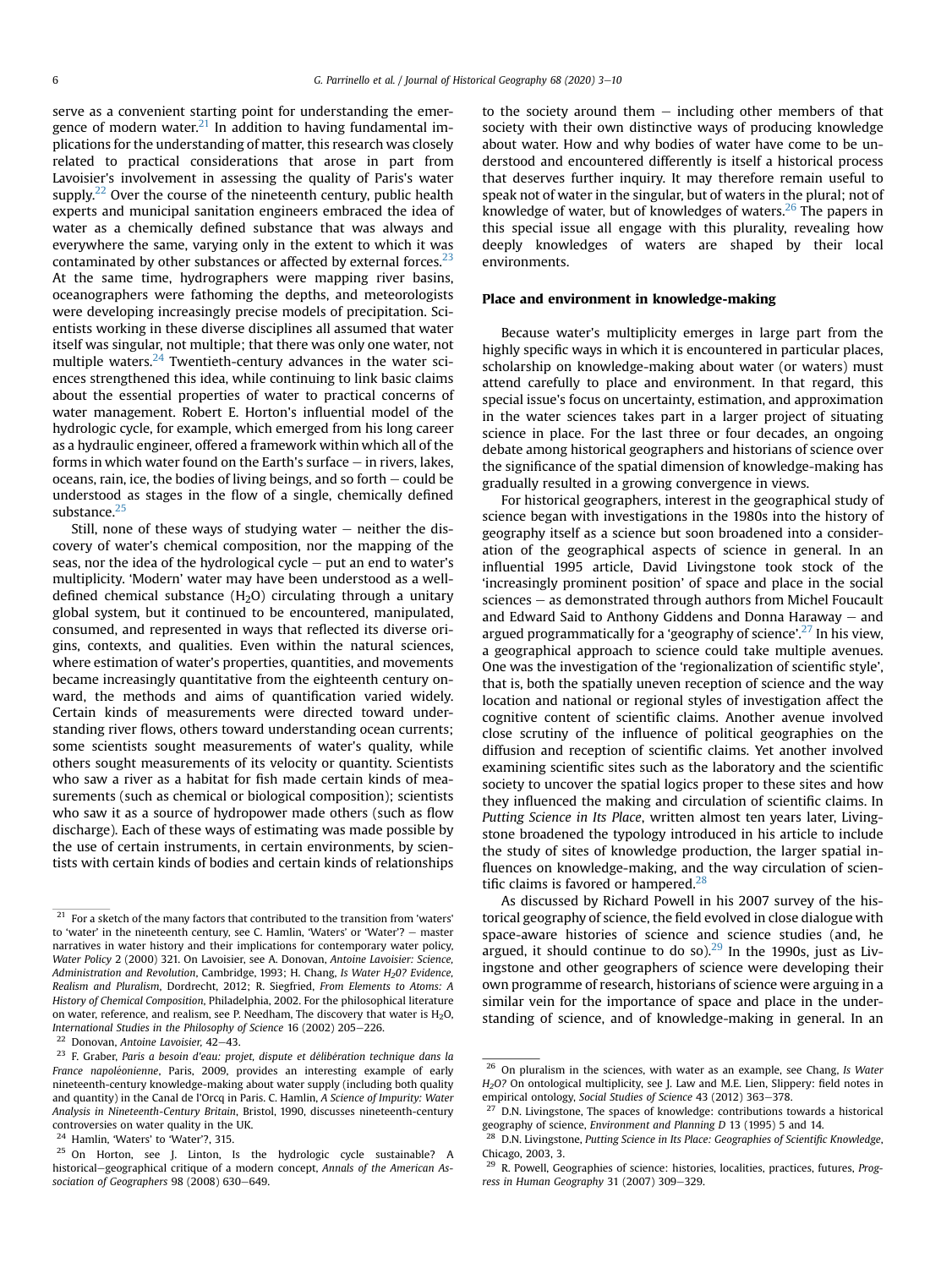important edited collection published in 1998, Making Space for Science, Crosbie Smith and Jon Agar summarized their aim as a contribution to the spatial location of science, through a twin focus on the construction of territory through knowledge and on the role of sites of knowledge-making in granting authority to scientific claims. $30$  Other scholars soon drew attention to the importance of following knowledge as it moved from site to site. Steven Shapin, for example, emphasized the importance of moving beyond the 'local, situated, and embedded nature of science' to understand how 'transactions occur between places'. Using the example of Robert Boyle, he suggested, moreover, that taking into account the location and site of knowledge-making might provide important insights into the meaning of knowledge itself. Historians have interpreted Boyle's moral and philosophical tracts as targeting radical and sectarian groups that emerged during the civil wars. However, by taking into account the London neighborhood where Boyle was living when writing, Shapin suggests that Boyle's target might have actually been the libertine elite antics he witnessed close to his own home.<sup>31</sup>

The convergence and reciprocal influence between historians and geographers has been explicitly acknowledged by both communities. Science, these scholars conclude, is locally rooted and yet capable of travelling. $32$  It may produce the appearance of universality, but its reach in fact extends only as far as the network of instruments, practices, and social arrangements that has been built to support it. $33$  Thus place plays a critical role in knowledgemaking, and scholarship 'putting science in its place' and tracing the networks, circuits, infrastructures, and translations that allow it to move from one place to another has proliferated.<sup>34</sup> Place, as Livingstone effectively summarized, 'matters in the way scientific claims come to be regarded as true, in how theories are established and justified, in the means by which science exercises the power that it does in the world'.<sup>35</sup>

But what exactly does 'place' mean? In many cases, scholars have understood place as the physical site where knowledge is produced or discussed. Literature in the history and historical geography of science has investigated a number of examples: the botanical garden, the museum, the ship, the field station, and, above all, the laboratory, which has been the object of an impressive array of studies. $36$  The configuration and features of these sites, scholars have shown, as well as their location and accessibility, influence the very content of scientific knowledge-making. 'Place'

can also allude to the social, cultural, or political characteristics of a location, which can also shape in significant ways the making of scientific truth claims.

Within this body of literature, however, 'place' is rarely considered in terms of its environmental features. The reasons may have to do with the history of geography as a field, particularly the excesses of environmental determinism in the early twentieth century. Since then, historical geographers have been wary of attributing too much importance to environmental factors. In his 1995 article advocating for a geography of science, for example, Livingstone took great care to distance himself from approaches such as that of Harold Dorn, whose The Geography of Science (1991) argued that physical geography explained the uneven spatial distribution of science. $37$  Livingstone forcefully rejected what he saw as an 'ecological constructivism that prioritises material environment over other factors' in favour of a 'more diverse range of spatial arenas'.<sup>38</sup> Although skepticism toward environmental explanations remains, it has softened somewhat in recent years. In 2011, Livingstone and Withers returned to the question of the environmental determinants of science. While they reiterated the criticism of Dorn's 'ecological reductionism' and 'a priori assumptions about the determining impact of the physical environment', they expressed an openness to more nuanced ways of incorporating environmental factors. Their criticism of environmental determinism, explained Withers and Livingstone, 'should not be taken to mean that physical landscapes have no influence on the shape of scientific knowledge'.<sup>39</sup>

Some historians who draw on both the history of science and environmental history  $-$  what we might call environmental historians of science  $-$  as well as environmental historical geographers have started to shed light on this influence by taking into account a more explicitly environmental understanding of place.<sup>40</sup> Environmental history offers a view of 'place' that differs significantly from that offered by most historical geographers and historians of science. Whereas the latter tend to study place as a site (or a series of interconnected sites), environmental historians have adopted place as a dynamic set of human and non-human actors. This approach can be usefully applied to the history and historical geography of science, and to STS more broadly. In their introduction to a special issue of Osiris, Gregg Mitman, Michelle Murphy, and Christopher Sellers argue that the dynamism of the material environment needs to be taken into account when discussing the histories of knowledge-making. 'Ecological approaches to history', they write, assume that 'nonhuman substances or organisms have concrete effects on history', and by so doing they 'open the doors of inquiry into a widening variety of roles nonhuman actors have played in the human past'.<sup>41</sup> More recently, historian of technology Sara Pritchard has argued that taking into account the agency of ecosystems is what distinguishes environmental history. According to Pritchard, the incorporation of the influence of physical environments and the contingencies that nonhuman actors and processes can produce is the most important contribution that environmental

 $\overline{30}$  C. Smith and J. Agar, Introduction: making space for science, in: C. Smith and J. Agar (Eds), Making Space for Science: Territorial Themes in the Shaping of Knowledge, Basingstoke,  $1998$ ,  $1-23$ .

 $31$  S. Shapin, Placing the view from nowhere: historical and sociological problems in the location of science, Transactions of the Institute of British Geographers 23  $(1998)$  6-7 and 9.

J.A. Secord, Knowledge in transit, Isis 95 (2004) 654-672.

 $33$  On the idea of the global as a combination of local instances, see B. Latour, We Have Never Been Modern, Cambridge, MA, 1993, 117-119.

<sup>&</sup>lt;sup>34</sup> D. Finnegan, The spatial turn: geographical approaches in the history of science, Journal of the History of Biology 41 (2008) 369-388. See also work on circulation of science, K. Raj, Relocating Modern Science: Circulation and the Construction of Knowledge in South Asia and Europe, 1650-1900, London, 2007.

Livingstone, Putting Science in Its Place, 14.

<sup>&</sup>lt;sup>36</sup> For examples, see E.C. Spary, Utopia's Garden: French Natural History from Old Regime to Revolution, Chicago, 2000; R. Drayton, Nature's Government: Science, Imperial Britain and the 'Improvement' of the World, New Haven, 2000; S.L. Star and J.R. Griesemer, Institutional ecology, 'translations' and boundary objects: amateurs and professionals in Berkeley's Museum of Vertebrate Zoology, 1907-39, Social Studies of Science 19 (1989)  $387-420$ ; R. Sorrenson, The ship as a scientific instrument in the eighteenth century, Osiris 11 (1996) 221-236; R. de Bont, Stations in the Field: A History of Place-Based Animal Research, 1870-1930, Chicago, 2015; S. Shapin, The house of experiment in seventeenth-century England, *Isis* 79 (1988) 373–404; G. Gooday, The premisses of premises: spatial issues in the historical construction of laboratory credibility, in: Smith and Agar (Eds), Making Space for Science, 216-245.

<sup>37</sup> H. Dorn, The Geography of Science, Baltimore, 1991.

<sup>38</sup> Livingstone, The spaces of knowledge, 15.

 $39$  D.N. Livingstone and C.W.J. Withers, Geographies of Nineteenth-Century Science, Chicago, 2011, 4.

 $40$  See, for instance, A. Keeling, Charting marine pollution science: oceanography on Canada's Pacific coast, 1938-1970, Journal of Historical Geography 33 (2007) 403-428. See also S. Bocking, Landscapes of science, in: T. Adcock (Ed), Landscapes of Science, Toronto, 2019, 1-8.

 $41$  G. Mitman, M. Murphy and C. Sellers, Introduction: a cloud over history, Osiris 19 (2004) 10-11.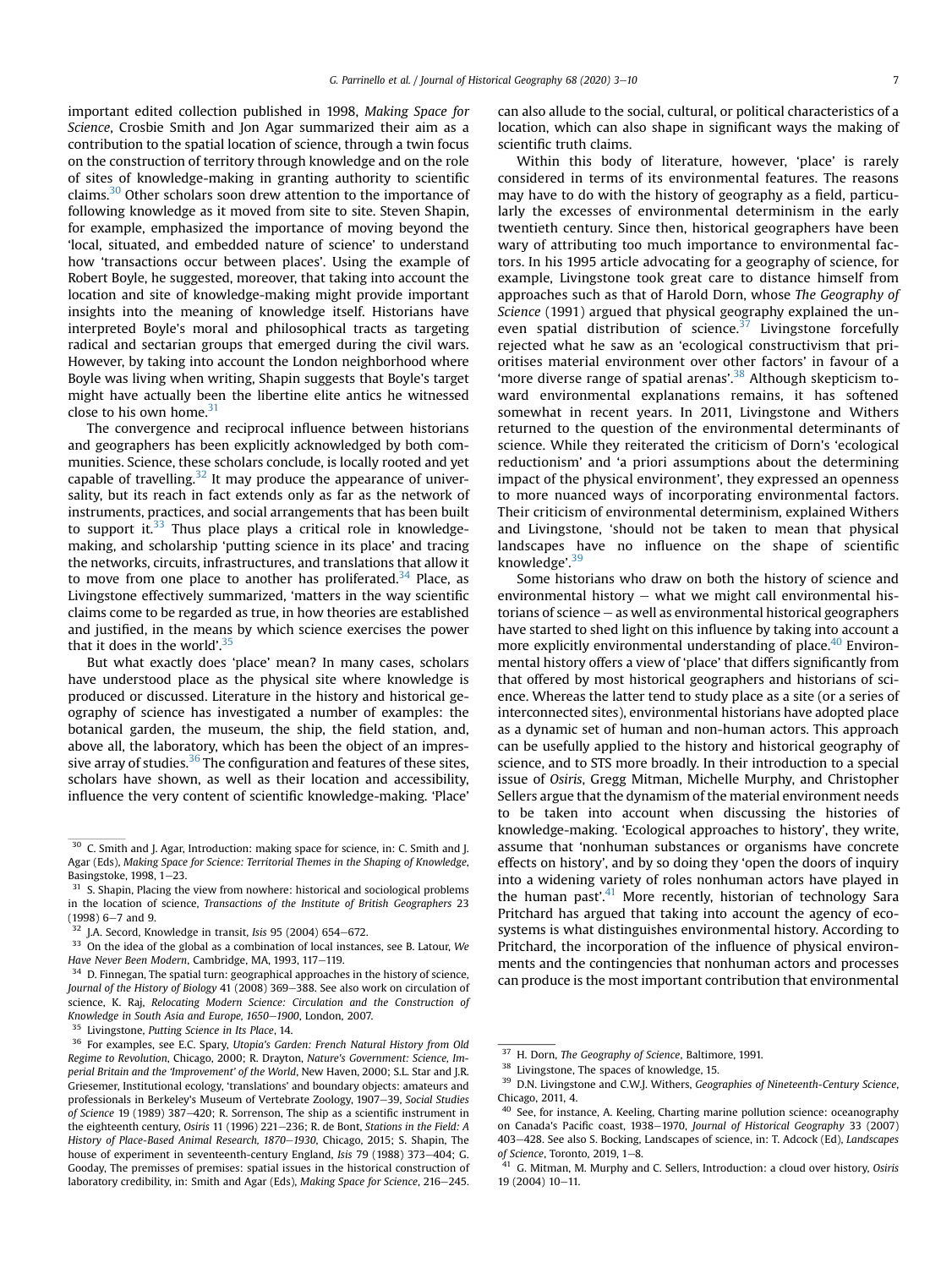historians can make to STS.<sup>42</sup>

Some of the most sophisticated work in the environmental history of science has been done by historians of the field sciences, who are almost by necessity required to consider both the role of physical geography and the nonhuman environment in knowledgemaking and the shifting methods and theories used by their historical subjects. Histories of the field/lab border, for example, have broadened the perspective of where and how science is performed, reframing and renarrating the struggles of practitioners to assert the legitimacy of their approaches to knowledge-making. In doing so they have helped expand the variety of sites in which different kinds of science are performed and refined the overall understanding of what the sciences are and how they produce knowledge. $43$  At the same time, these studies have problematized categories of 'place' and 'environment' themselves in ways that show how they have evolved and been contested over time.

Drawing on this scholarship at the intersection of environmental history, the history of science, and historical geography, this special issue emphasizes the multiple ways in which the environmental dimension of place shapes estimation practices and truth claims about water.

#### Understanding estimated truths

The five papers in this collection shed light on these issues in original ways, collectively emphasizing the influence of place (understood both as site and as environment), the importance of approximation and other forms of estimated truth, and the role of politics in knowledge-making and of knowledge-making in politics. While adopting radically different perspectives, all of them present water as a contested object, whose scientific understanding and interpretation is subject to a variety of social influences and which in turn has social and political effects. Deciding what is true about water, these studies show, emerges from place-based research and has concrete and immediate repercussions on human and morethan-human communities. In this way, knowledge about water is inevitably local in its origins and effects. At the same time, the environmental constraints that shape the production of knowledge of water have pushed decision makers, scientists, and practitioners to look for ways to overcome these necessarily local dimensions of knowledge to reach for 'placeless' and global forms of knowledge. The papers also unpack the political determinants of the value attributed to approximation and uncertainty. Different actors may, they show, push for different levels of precision and accuracy in ways that serve their own interests. Complicating some of the foundational scholarship on quantification in the history of science and historical geography, these papers show that it is not always or necessarily the case that numbers are trusted and precision is valued.

Matthew Evenden and Christy Spackman focus on water pollution, and hence on the chemical composition and organoleptic or sensory properties of water. Spackman discusses attempts by municipal water services during the twentieth century to standardize the assessment of water's odour and taste. Her paper analyzes how municipal workers in Chicago sought to develop a 'placeless' method to estimate water quality. It sheds light on the continued role of the human senses in assessing water quality well into the twentieth century, despite the increasing abstraction of water knowledge and the increasingly authoritative role of chemistry and bacteriology in assessing water purity.

Place as a dynamic set of environmental conditions rather than simply as a site or location is critical to Spackman's account. Chicago's constantly changing water supply, she shows, complicated efforts to standardize assessment of taste and smell. Spackman demonstrates that place mattered to these efforts in ways that are complex, intriguing, and changed over time. On the one hand, operators sought to obtain the best possible approximation of the unique organoleptic qualities of a water body. This estimation was purposefully and inextricably bound to place through 'individual operator's bodies and the bodies of water they were working with'.<sup>44</sup> On the other hand, water workers discussed, revised and ultimately changed their assessment methods in order to produce estimates of water quality that could be separated from both the subjectivity of the observer and the uniqueness of the observed. Spackman, moreover, reminds us of the politics behind sensing water  $-$  that is, the fact that water workers were seeking to mitigate some of the worst consequences of industrial pollution of water bodies in the name of economic growth.

The politics of place-based knowledge-making are at the centre of Matthiew Evenden's paper on water purity in 1940s Vancouver. Evenden discusses the controversy between federal and local authorities over the safety of Vancouver's water supply and the need (or lack thereof) to chlorinate it. Here place plays a different role. In the period discussed by Evenden, substantial uncertainty remained about the purity of Vancouver's water supply. The knowledge of local authorities was admittedly insufficient and tests performed by the federal authorities offered nothing more than an estimate of potential bacteriological charge. As the paper argues, however, the debate did not revolve so much around how truth was produced or how accurate particular truth claims were, but rather around what counted as truth and above all who could tell it. In the public arena, where the controversy mostly played out, the issue was mainly about experts and which forms of expertise should be trusted. Because place was essential to establishing trust, place-based experience became a guarantee of water purity even in the face of competing forms of knowledge suggesting the opposite. Opposition to chlorination was therefore rooted in 'local claims and perceptions of pure water and a deep distrust of scientific measurement, expertise and federal state authority', and it depended on the control of the entire catchment of the city's municipal supply.<sup>45</sup> Until the unique circumstances of World War II changed the conditions and stakes of the debate, this place-based knowledge held fast against the placeless standards that federal authorities sought to impose.

Differing from Spackman and Evenden's focus on water quality, Daniel Macfarlane and Etienne Benson bring our attention to the physical properties of water and river systems, and specifically to the morphological agency of water flows in larger river systems, be it through the attention to river ice in Macfarlane's account or the attempts at predicting river channel dynamics in Benson's recounting of Luna Leopold's intellectual trajectory in the 1960s.

<sup>42</sup> S.B. Pritchard, Joining environmental history with science and technology studies, in: D. Jørgensen, F.A. Jørgensen and S.B. Pritchard (Eds), New Natures: Joining Environmental History with Science and Technology Studies, Pittsburgh, 2013, 4.

<sup>43</sup> J. Vetter (Ed), Knowing Global Environments: New Historical Perspectives on the Field Sciences, New Brunswick, 2010; J. Vetter, Labs in the field? Rocky Mountain biological stations in the early twentieth century, Journal of the History of Biology 45 (2012) 587-611; R.E. Kohler, Landscapes and Labscapes: Exploring the Lab-Field Border in Biology, Chicago, 2002; A. Adler, The ship as laboratory: making space for field science at sea, Journal of the History of Biology 47 (2014) 333-362; de Bont, Stations in the Field.

<sup>44</sup> C. Spackman, Just noticeable: erasing place in municipal water treatment in the U.S. during the interwar period, Journal of Historical Geography 67 (2020) 7.

<sup>&</sup>lt;sup>45</sup> M. Evenden, Debating water purity and expertise: the chlorination controversy in Vancouver during the Second World War, Journal of Historical Geography 65 (2019) 95.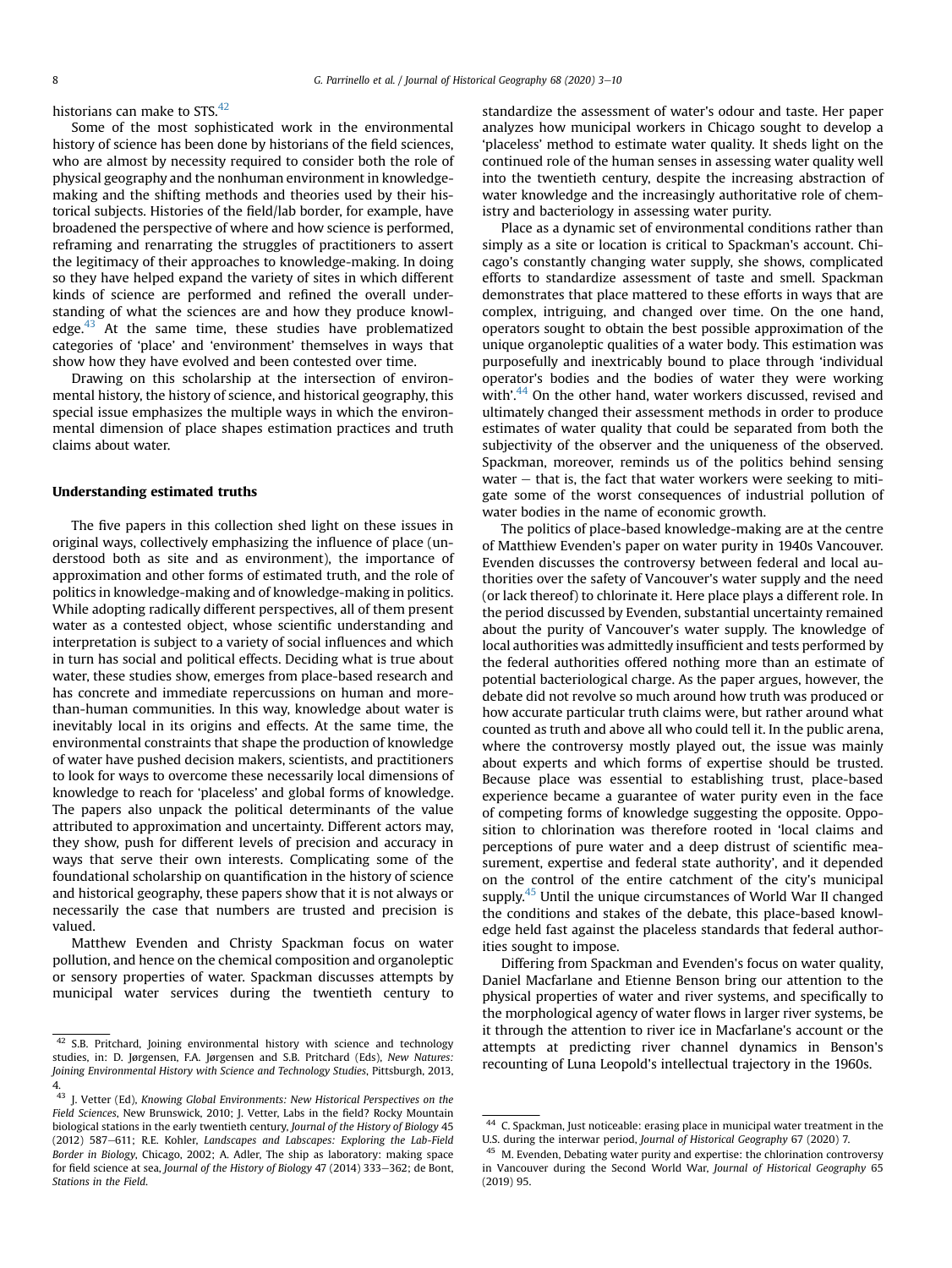Macfarlane discusses the knowledge-making that was associated with, and indispensable to, two of the most important largescale water infrastructure projects of the twentieth century: the St Lawrence Seaway and Power Project and the replumbing of the Niagara Falls. In his paper, place is not just something experts seek to escape from in order to obtain placeless knowledge, but also something they incorporate into their knowledge-making to produce what he calls 'place specific expertise'.<sup>46</sup> Macfarlane also provides a key example of knowledge-making being shaped by its dynamic environment. In his case study, engineers were confronted with environmental conditions typical to the water system they were trying to replumb, notably the presence of so-called 'frazil' ice, for which there were no identical cases elsewhere that could be used as models. They therefore had to adapt the knowledge on which they based their engineering efforts to these environmental conditions through a continuous engagement with place. The role of environmental conditions in knowledge-making is also evident in engineers' construction of models through an iterative process that moved back and forth between the river and the laboratory. The importance of place is reinforced by the fact that, as Macfarlane demonstrates, engineers from both the United States and Canada arrived at the same approach despite their differing engineering cultures and political contexts. Further complicating the story is the fact that these locally built models did not remain confined to the place for which they were devised but rather played an important role in shaping hydraulic modelling worldwide.<sup>47</sup>

In a similar way, Benson's paper moves away from urban water pollution and into knowledge-making about the geomorphic dynamics of large-scale water systems. It traces the trajectory of US geomorphology between the 1950s and 1970s through the pivotal figure of Luna Leopold, influential geomorphologist and head of the Water Resource Division of the U.S. Geological Survey. In it, Benson provides a fascinating case of the changing role of estimation and how it is linked to place and environment.

Under Leopold's leadership, US geomorphologists at the Water Resource Division sought in the 1950s to develop a method to identify the 'timeless, placeless natural laws' which supposedly regulated the forms and behaviors of all rivers. This attempt, as Benson shows, was motivated by the desire to consolidate geomorphology's position in the policy arena: being able to produce an exact knowledge of river systems, Leopold and his colleagues believed, would bolster the Water Resource Division's authority. This method, however, which was based on the assumption of underlying mathematical regularities, did not deliver the expected result. Once tested in different geographical settings, the alleged universal model failed to predict river behaviour due to the influence of place and environmental conditions and the fundamental uniqueness of each site's geomorphological processes. While some geomorphologists argued (in parallel with the 'as nearly as may be' engineering approach described by Macfarlane) that the failures of mathematical models could be compensated for by the scientist's field experience and trained judgment, Leopold embraced a more radical conception of the inherent indeterminacy of geomorphological processes and the irreducible uncertainty of scientific claims about them.<sup>48</sup> Place mattered so much to Leopold, in other words, as to invalidate any claim to prediction, instead suggesting the need to relinquish any hope of total control. Estimation, in short, became the only possible way of knowing complex, emplaced river systems.

In the context of the rising environmental movement, Leopold's claim that science was incapable of deterministically modeling river systems helped to justify skepticism and opposition to water engineering projects whose legitimacy derived from their predictive abilities. Benson's paper thus offers insights into the politics of estimation: if scientists can sometimes mobilize precision to claim authority, his case shows that they can also achieve a different kind of authority by embracing uncertainty.

Wilko Graf von Hardenberg's paper, finally, focuses on the water of the world's oceans in his analysis of nineteenth-century attempts to measure the level of the sea. $49$  The paper discusses the different approaches that German geodesists developed to obtain a reliable estimate of the mean sea level, from coordination of coastal measurements up to the embrace of a speculative approach based on the estimation of gravitational forces.

As in other papers in this collection, place in Hardenberg's paper is an obstacle to precision and something scientists seek to escape from, but it is also something that continuously conditions knowledge-making about the water of the planet. Thus, nineteenth-century measurements of sea level from coastal stations proved unsuitable largely due to the physical variations of the coastline and the seas themselves as well as to technical obstacles. These failures led some geodesists to move away from the coast and its variability toward high sea islands, yet doing so failed to produce more accurate or reliable results. The attempt to escape from the variability of place also motivated the use of measurements of the gravitational field to estimate mean sea level, in the hope of eliminating the insurmountable variability of physical geography. However, as Hardenberg demonstrates, even these geophysical methods could not escape from the environmental dynamism and physical variability of water: once measurement moved from land to sea, storms and waves hindered the operation of precision instruments. This case illustrates the significance of estimation and approximation in knowledge-making as well as the role of place as a set of environmental conditions. In all of the attempts to measure sea level that Hardenberg discusses in his paper, scientists assumed they would need to approximate in order to obtain reliable knowledge. At the same time, this approach proved only partly successful. Environmental conditions and processes hindered the reliability of estimates, leading geodesists to progressively discard each promising new method, from coastal and island measurements to gravimetry.

Each of the cases presented in this special issue provides original and valuable insights that simultaneously build on the rich literature of the history and historical geography of precision and quantification and point beyond it in provocative ways. Together, they show the value of focusing on estimation and approximation in knowledge-making, the specific significance of this topic in the water sciences and engineering (including their political dimensions), and the utility of this approach for broadening the incorporation of place as environment into historical geographies and histories of knowledge-making. They also show, we hope, the tremendous potential of a more sustained conversation between historical geographers, historians of science and technology, and environmental historians in the investigation of knowledgemaking.

<sup>46</sup> D. Macfarlane, As nearly as may be: estimating ice and water on the Niagara and St. Lawrence Rivers, Journal of Historical Geography 65 (2019) 74.

<sup>47</sup> Macfarlane, As nearly as may be,  $80-81$ .<br>48 E.S. Penson, Bandom river: Juna Joopele

<sup>48</sup> E.S. Benson, Random river: Luna Leopold and the promise of chance in fluvial geomorphology, Journal of Historical Geography 67 (2020) 14-23.

<sup>&</sup>lt;sup>49</sup> W. Graf von Hardenberg, Measuring zero at sea: on the delocalization and abstraction of the geodetic framework, Journal of Historical Geography 68 (2020) 11-20.